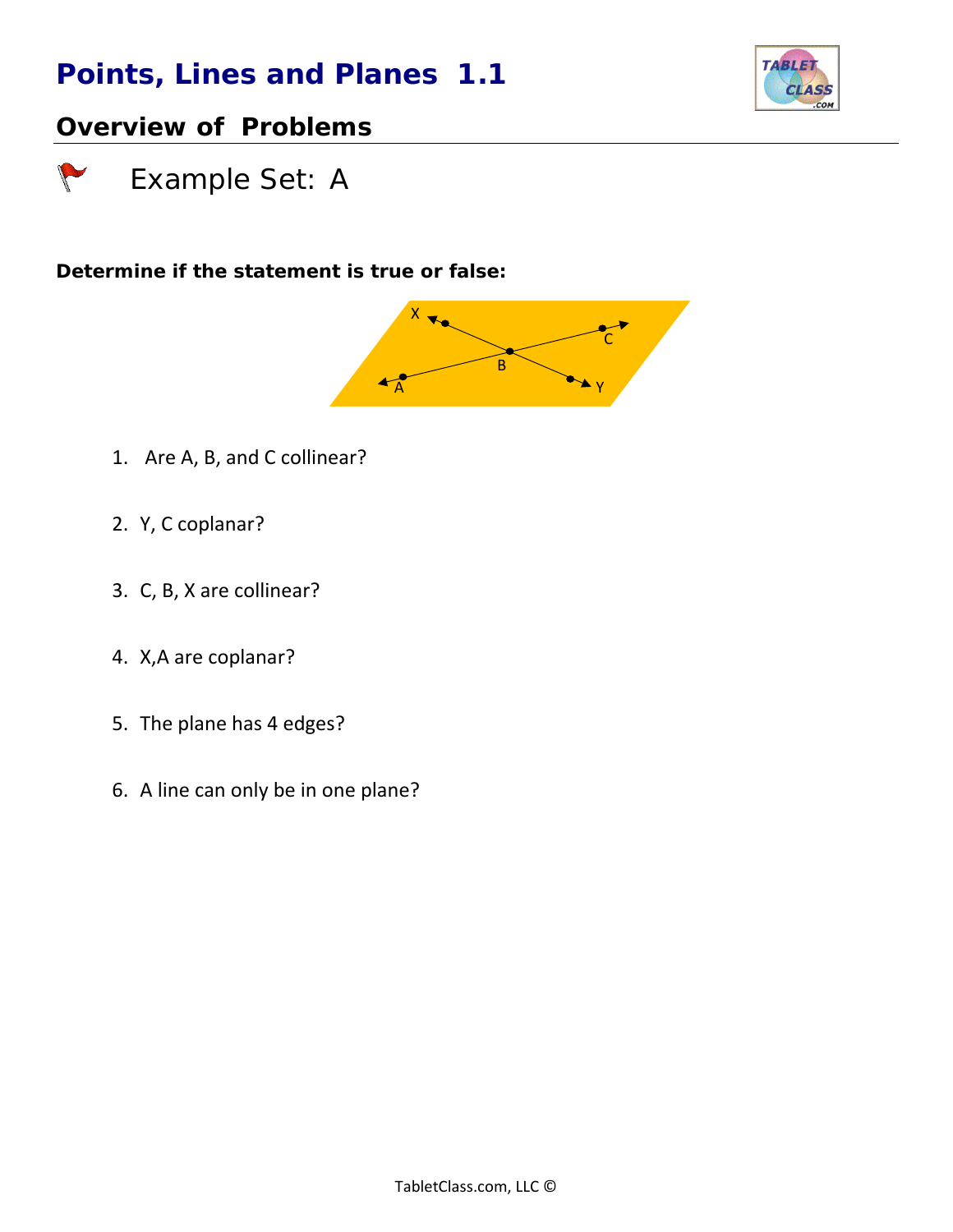

### *Overview of Problems*

 *Example Set: B*

 $\sqrt{2}$ 

#### *Match the figures to the definitions:*

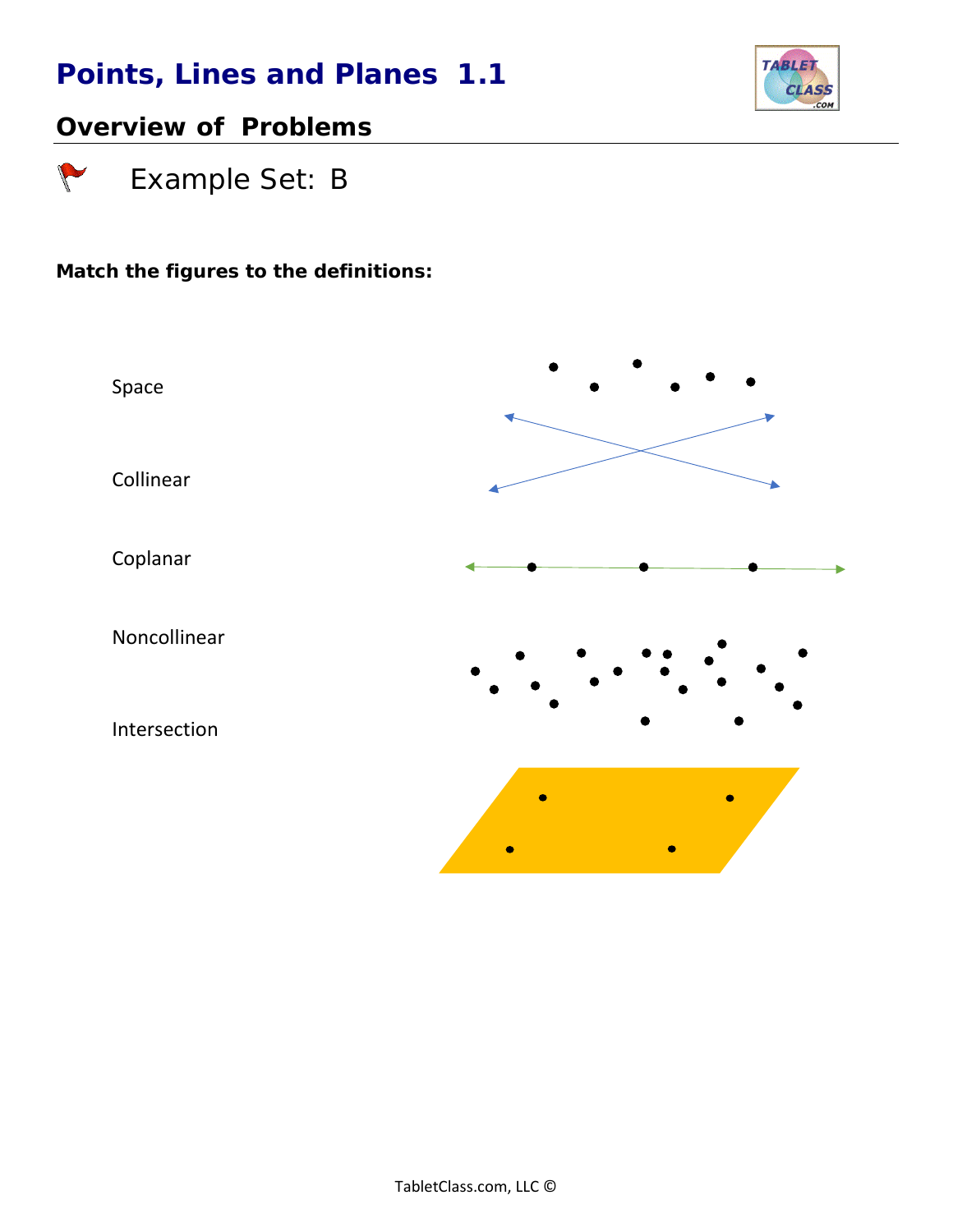

### *Overview of Problems*

 *Example Set: C*

#### *Write using the proper notation and symbols:*

- 1. A line that passes through points C,D.
- 2. The point F
- 3. Plane Y

 $\sqrt{ }$ 

4. The intersection (at point O) of lines  $m$  and  $l$ .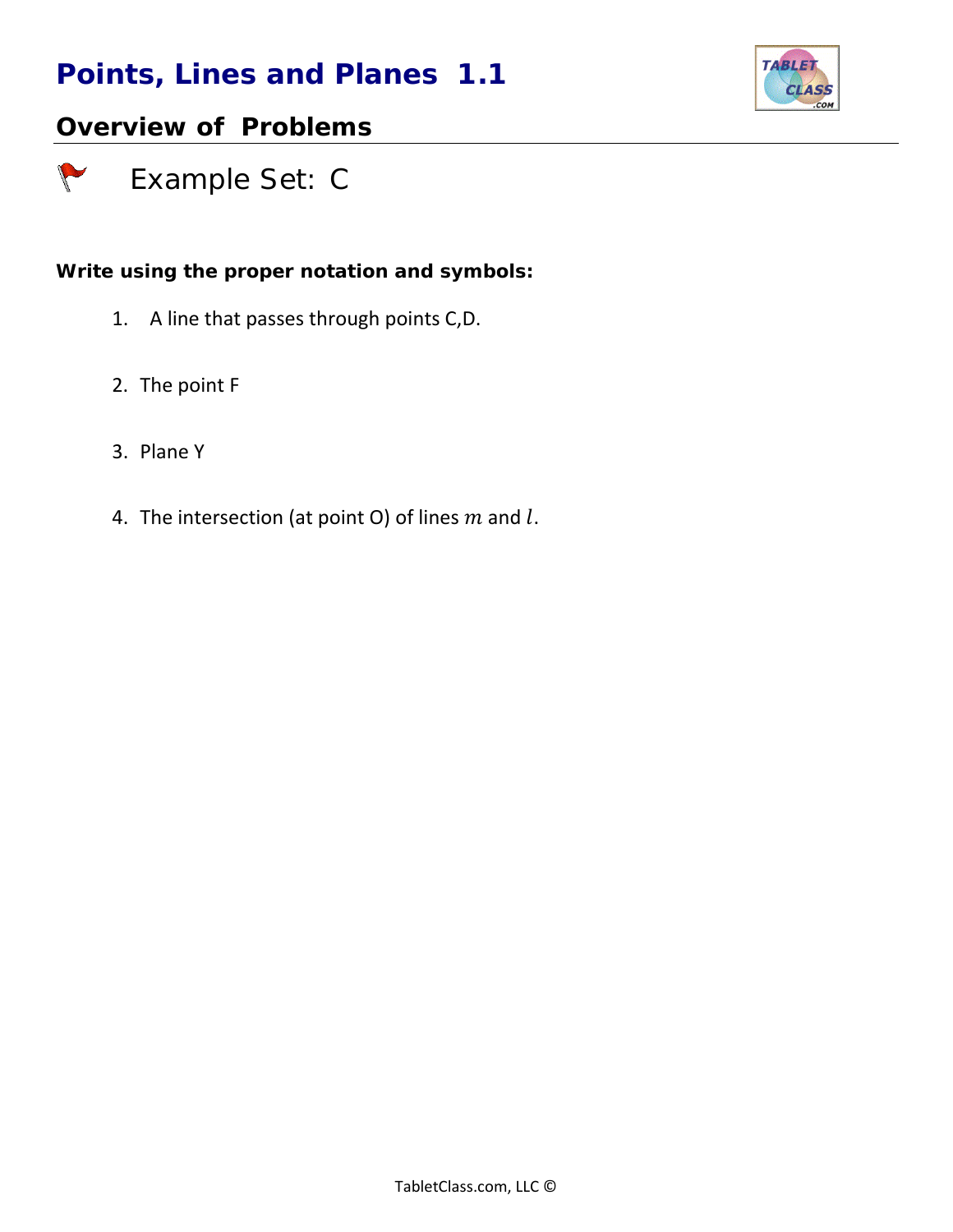

#### *Overview of Problems*

 *Example Set: A -ANSWER KEY*

*Determine if the statement is true or false:*



- 1. Are A, B, and C collinear? true
- 2. Y, C coplanar? true
- 3. C, B, X are collinear? false
- 4. X, A are coplanar? true
- 5. The plane has 4 edges? false
- 6. A line can only be in one plane? false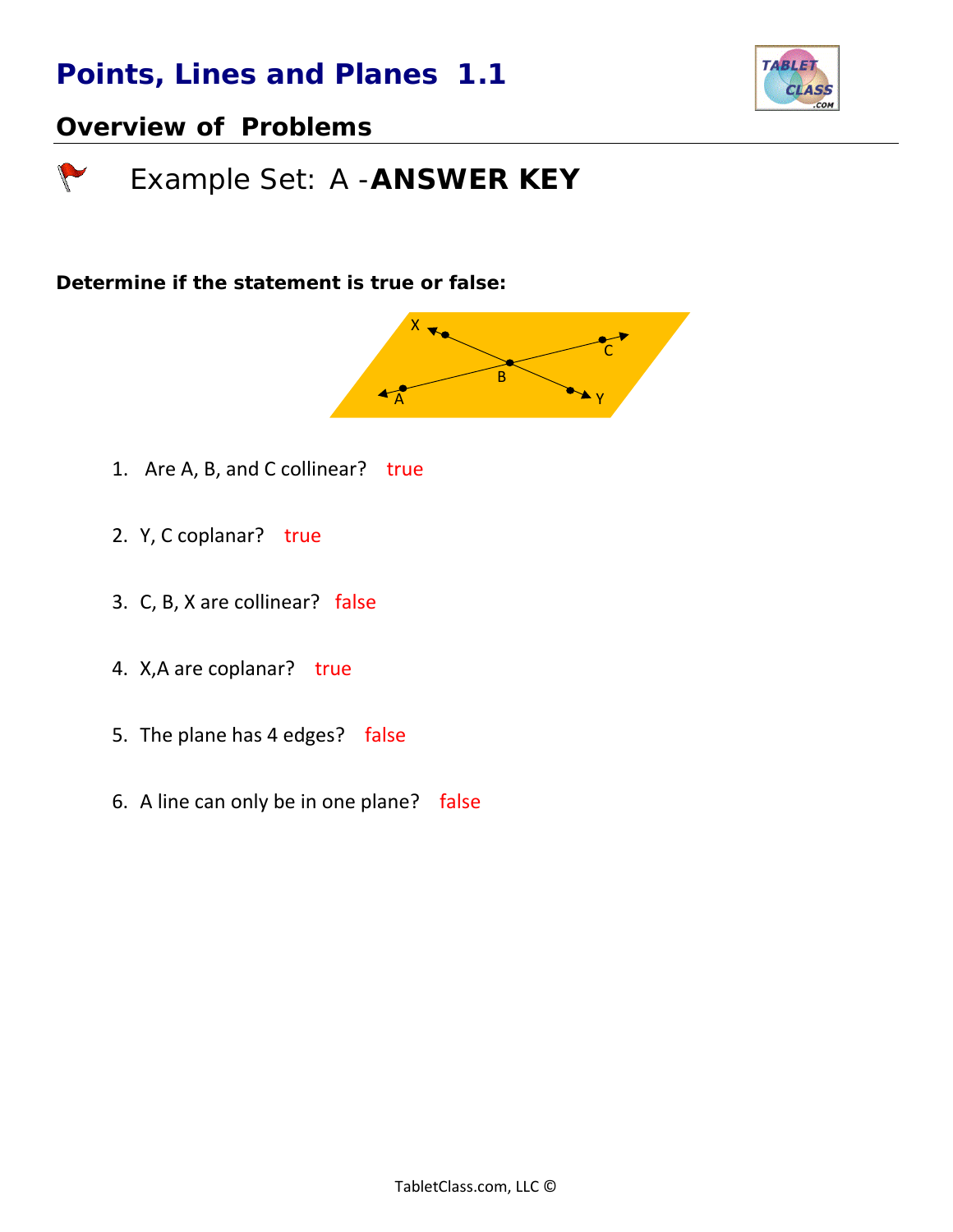

### *Overview of Problems*

 $\sqrt{2}$ 

 *Example Set: B- ANSWER KEY*

*Match the figures to the definitions:*